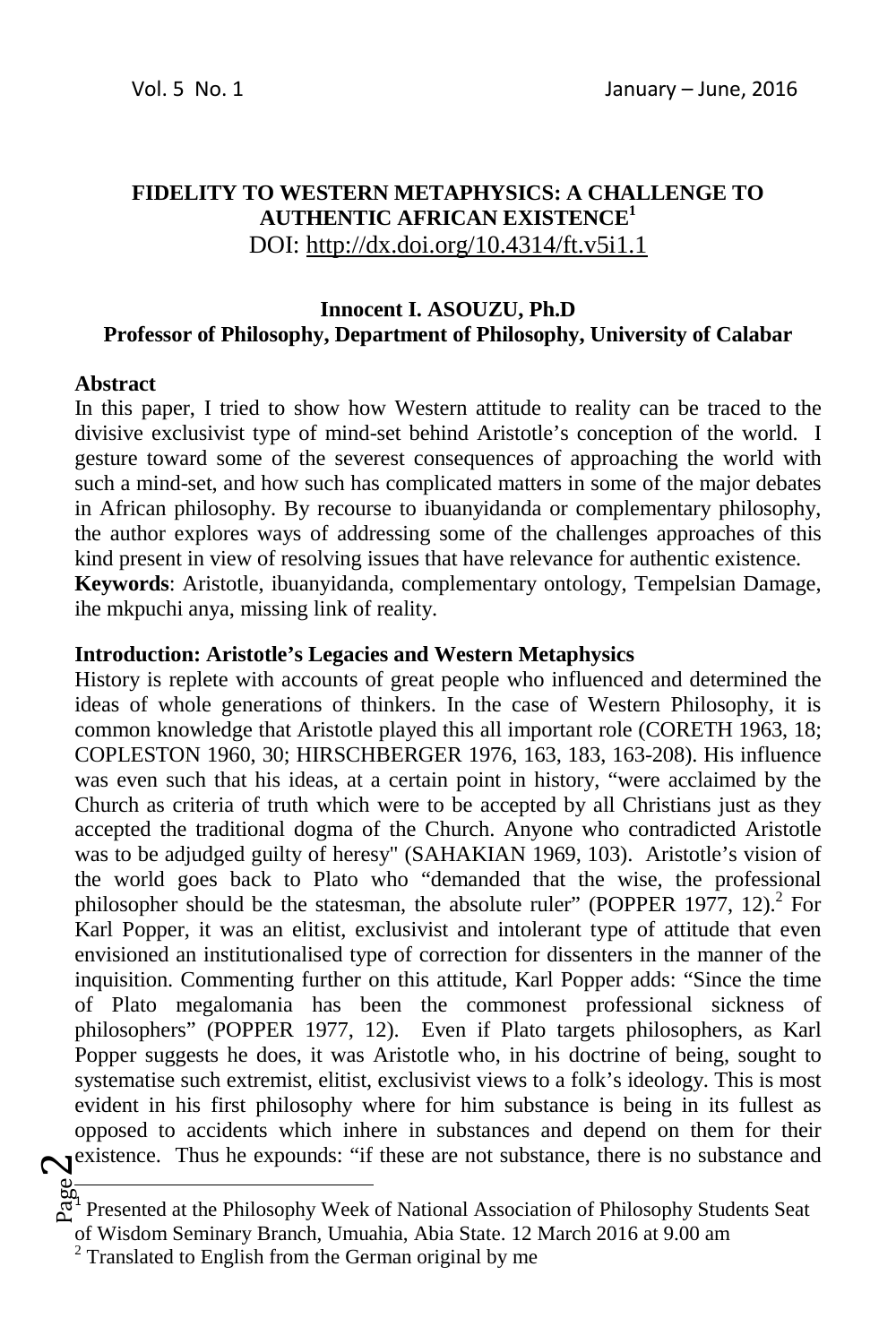no being at all; for the accidents of these it cannot be right to call beings" (Book B, 5). Just as substance is infinitely more superior than accidents, the first philosophy takes precedence over the other sciences, he calls "ancillary sciences", because the first philosophy probes into the causes of things; and into the structure of being in its fullest.

All things and persons dealing with the ultimate cause of all things, with being in its fullest, have for him the character of wisdom. This is the case with the master worker who as the man of wisdom is duty bound to direct and lead the manual workers. He thus expounds:

Hence we think also that the masterworkers in each craft are more honourable and know in a truer sense and are wiser than the manual workers, because they know the causes of the things that are done ...but the point of our present discussion is this, that all men suppose what is called Wisdom to deal with the first causes and the principles of things; so that, as has been said before, the man of experience is thought to be wiser than the possessors of any sense-perception whatever, the artist wiser than the men of experience, the masterworker than the mechanic, and the theoretical kinds of knowledge to be more of the nature of Wisdom than the productive. (Book A, 1)

Continuing Aristotle concludes:

the wise man knows all things, as far as possible, … secondly, that he who can learn things that are difficult, and not easy for man to know, is wise (senseperception is common to all, and therefore easy and no mark of Wisdom); again, that he who is more exact and more capable of teaching the causes is wiser, in every branch of knowledge; and that of the sciences, also, that which is desirable on its own account and for the sake of knowing it is more of the nature of Wisdom than that which is desirable on account of its results, and the superior science is more of the nature of Wisdom than the ancillary; for the wise man must not be ordered but must order, and he must not obey another, but the less wise must obey him. (ARISTOTLE Book A, 2)

adispensable. Dallmayr sees deep-rooted connection in this regard to the militarism of Alexander the Great, Aristotle's pupil. As if heeding to the injunction "that conquest against the others it perceives as alien, less wise, accidental and One thing is evident, Aristotle attends to his ontological themes with a bifurcated, exclusivist and elitist type of mind-set that extolls reason; and the man of wisdom, who has the prerogative to lead and direct the unwise. It is this ontology that found far reaching acceptance in Western scheme of things - one that extolls reason- , and which sees its destiny given in the man of reason that leads the unwise. This is what has come to be regarded in many quarters as the triumph of "Western rationality"; a credible platform for Western expansionist attitude of domination, subjugation and Alexander the Great, Aristotle's pupil. As if heeding to the injunction "that barbarians should be governed by the Greeks" as recorded in Aristotle's Politics, Alexander the Great "embarked on his far-flung military conquest and imperial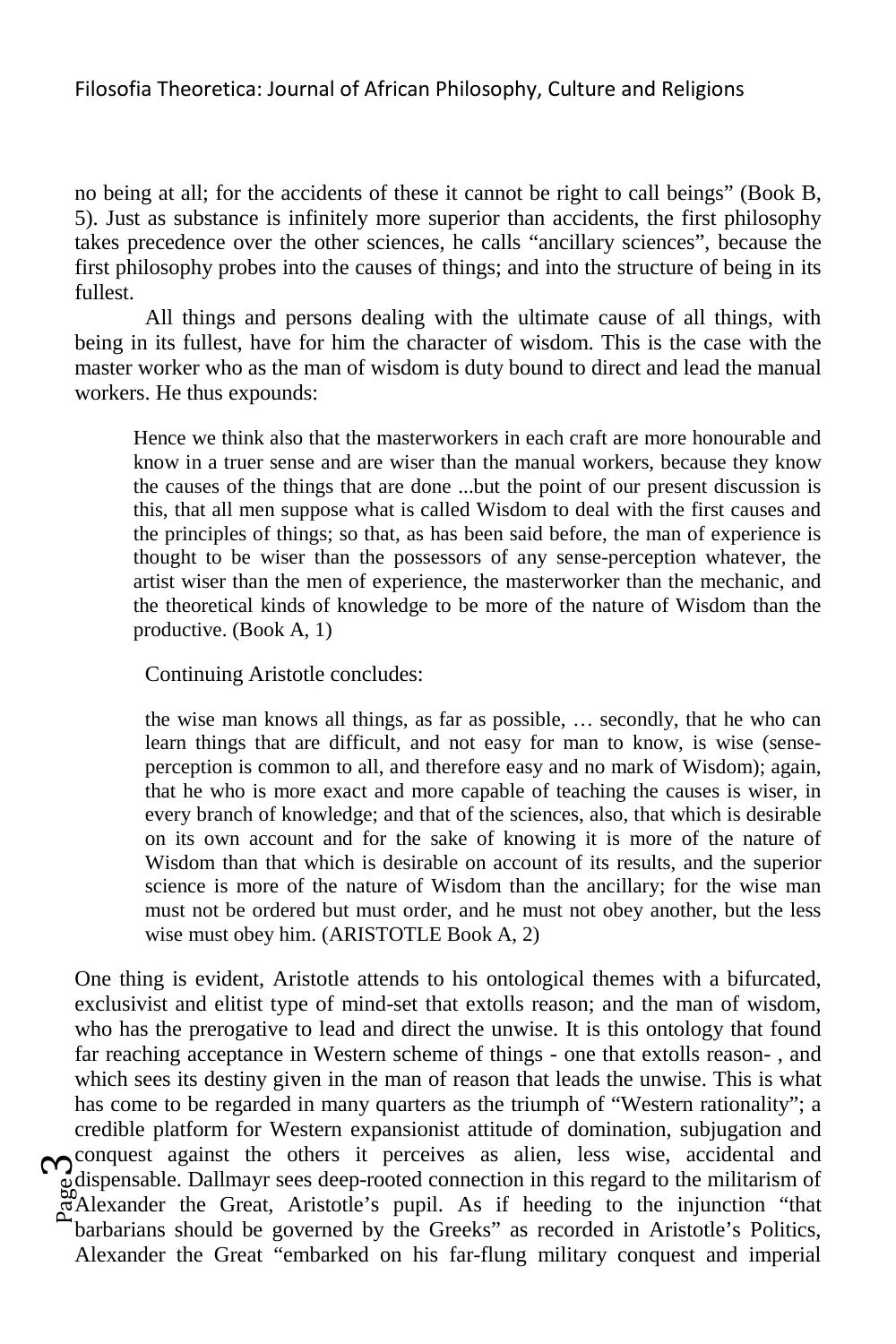ventures" (DALLMAYR 2005, 53). For Dallmayr "the main justification for this claim was the Greeks' (supposed) greater rationality and self-control as compared with the barbarians" (2005, 53). This is why even in contemporary geopolitics Dallmayr sees the same Aristotelian mentality being fostered by most Western powers as they seek to be in control of most things strategic, and most especially nuclear weapons, under the supposition that they alone have the higher rationality and needed self-control to use them properly (DALLMAYR 2005, 53). Here, Aristotle is sometimes described by Westerners as "the master of all who know" (ASANTE 1987, 8).

### **Aristotelianism, the First Philosophy (Wisdom) – Ancillary Science Dichotomy**

The mind-set underlying Aristotle's doctrine of being has tremendous impact on the unmediated way scientific debates are conducted in the West. Apart from very few exceptions, most contentions in Western philosophy, in diverse guises, are conducted in the mode of Aristotle's substance (essence) - accidents dichotomy and canter unevenly around this distinction. We see this quite given in the scholastic tradition. Their diverse modes of understanding the term "substance" notwithstanding most 17th century Western philosophers used the term in a bifurcated exclusivist mode, to refer to the ultimate constituents of reality on which everything else depends after the mind set of Aristotle. We see this trend given in the philosophies of Descartes, Spinoza, and Leibniz. This trend continued with subsequent philosophers: with Christian Wolf, Immanuel Kant, and Friedrich Hegel, etc., and even into  $20<sup>th</sup>$  century as exemplified in Martin Heidegger's fundamental ontology.

 $\frac{8}{60}$  their subject matter, end up negating their position when suddenly the existential  $\frac{8}{60}$  dimension of reality reverts to the very essence of what they intend.  $\bigtriangledown$  example, those brands of existentialism that focus solely on existence as constitutive The same thing is applicable where Aristotle's first philosophy (wisdom) ancillary science dichotomy contributed immensely in the unhealthy rivalry that has ever characterised scientific debates in the West as is epitomised in the irreconcilable rationalist - empiricist positions. One is then not surprised, when in a state of changed fortune, the very disciplines Aristotle designates as ancillary sciences, turn around to lord it over metaphysics. This is the case with the hostile positivist critique of metaphysics which its proponents reject as meaningless (AYER 1968). Foregoing is a scientific attitude that smack on arrogance; and one that negates the possibility of the subject matters of all the sciences being harmonised; and brought under a roof. We see the same trend given in the existentialist-phenomenological dichotomies and in all those instances where stakeholders relate to reality in exclusivist absolute mode devoid mediation. It is this tendency to focus only on that aspect of reality one considers essential that I characterise as 'the philosophy of essence'. What is most remarkable is that approaches of this kind almost always lead to deadlocks and contradictions since they make no provision for mutual harmony between the fundamental ontological categories of which reality is constituted. This is why, for dimension of reality reverts to the very essence of what they intend.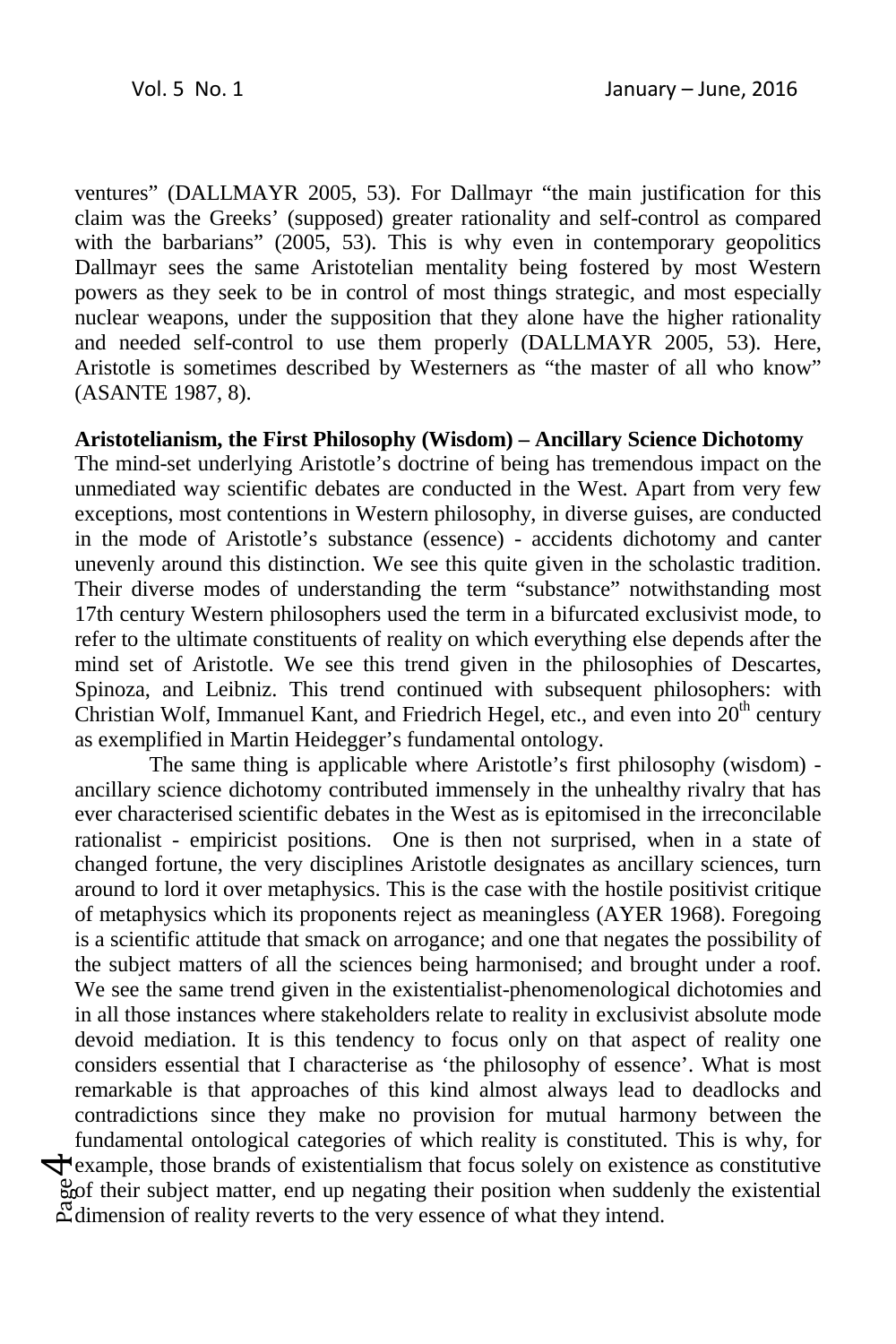#### **Tempelsian Damage and the Static - Dynamic Dichotomy**

We cannot talk of Western philosophy and metaphysics without taking a look at African philosophy which shares much in common with this tradition. Philosophy as an academic discipline in Africa in the last decades has much to do with Placide Tempels' Bantu philosophy (CHIMAKONAM web). Placide Tempels' "Bantu Philosophy" shows clear evidence of his Aristotelian heritage. This is why, approaching his task with a bifurcated elitist type of mind-set, and his sympathy for the Bantu notwithstanding Tempels came to the derogatory conclusion that "We [the West] can conceive the transcendental notion of 'being' by separating it from its attribute, 'Force', but the Bantu cannot" (TEMPELS 1959, 50). This observation will have tremendous consequences for the way philosophy is done in Africa. Thus for Tempels the ability to grasp the "transcendental notion of being", Aristotle's being qua being or being in its fullest is a prerogative of the West: an arrogant claim that lays claims to a superior notion of being while denigrating that of the Bantu. Thus "force", the Bantu notion of being, as Tempels sees it, is world-immanent, nontranscendent, magical and superstitious.

 Ironically and quite surprisingly, subsequent African scholars sought to appropriate "force" as the authentic dynamic notion of being for which Africa should be known. This for them is against a static notion of being which they regard as something uniquely Western. This is what I call the 'Tempelsian Damage' where African scholars appropriate and universalise a derogatory notion of being in their inordinate zeal to carve out a unique conception of reality they call their own. Such derailments and contradictions are possible only when we approach reality with a bifurcated and exclusivist type of mind-set. Approaching reality in this mode has never boded well for African philosophy since it has greatly contributed to stifling its growth where some of its practitioners operate with the romantic idea of focusing only on those things they deem unique to African experience of reality. We see this given mostly where many hermeneutical approaches in African philosophy have degenerated to spirited attempts at describing, reclaiming or even proclaiming what they consider unique to African culture devoid of analytic philosophical content. The same applies in those instances where some African scholars assume that individualism is the hallmark of Western attitude to life as against a communalistic African lifestyle. Here individualism and communalism are handled as if they are diametrically opposed categories that cannot coexist. We arrive at the same odd conclusions by assuming that Africans are uniquely religious, compassionate, and humane. Reasoning in this exclusivist dichotomising mode merely succeeds in deepening the divide in human consciousness in a world it shares with others.

examplementary system of thought. Contrary to Tempels' views, and of many who<br>example a deen division between a Western static transcendental metaphysics and an **L** related mode in keeping with the ideas of traditional African philosophers of the African notion of being is supposed to be dynamic, but not in Placide Tempels' derogatory sense. Rather, it is dynamic in a complementary mutually see a deep division between a Western static transcendental metaphysics and an African dynamic world immanent pre-deterministic metaphysics, the terms dynamic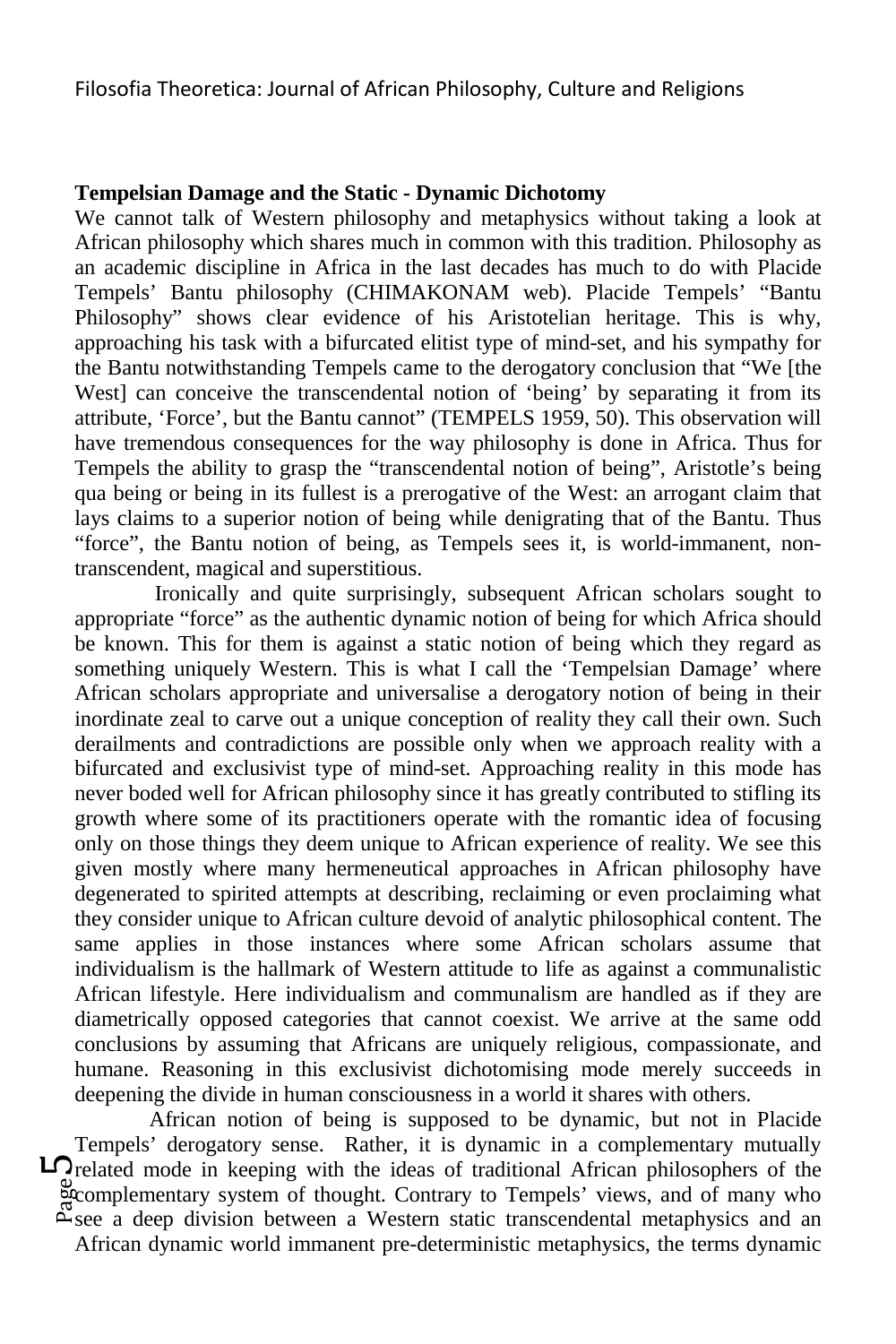and static are not exclusivist categories as to suggest that they cannot coexist within any given framework. There is a moment of the static that bestows some permanence in the dynamic, just as the dynamic is the condition of possibility for conceptualisation of the static. In other words both concepts are better handled within a mutual complementary framework to uphold their authenticity.

## **Western Metaphysics and some Philosophical Challenges in African Philosophy: Placide Tempels Redivivus**

seems to be more appropriate for intellectual work of a [German] senior secondary<br>exchool class than a philosophical event in a University. When one listens more 6Differentiated and complicated Theses are reduced to simplistic formulations. This Severe criticisms on Tempels' [Bantu Philosophy] notwithstanding, many Western practitioners of African philosophy have surprisingly persisted in some of his mistakes to the extent that one easily sees Placide Tempels' spirit reincarnating in their works. This shows how difficult it is to abdicate an exclusivist, elitist type of mind-set that has been internalised in long years of education, socialisation and indoctrination. Typical examples abound: Thus in seeking what he calls "creative encounter" between world cultures, Heinrich Beck in the  $21<sup>st</sup>$  century attends to his task with the same excessive urge that seeks monopoly of reason. For him the precondition for such encounter subsists in recognising the fact that Europe has the tendency "to differentiate and to structure reality rationally" while Afro-Asiatic area "developed an accordingly sensitive, intuitive ability and basic habit" (BECK 2002, 64). Beck is not alone in excesses of this kind. It never ceases to confound considering the mind-set with which many Western scholars still seek dialogue with their African counterparts in the name of doing African philosophy. Many prominent members of intercultural philosophy, for example, who seek dialogue with African philosophy do so often with incorrigible obstinate and arrogant spirit; and so much so that they make the same pronouncements today about Africans just as Hegel and Tempels did many centuries and decades ago. Kimmerle in seeking dialogue at the University of Nairobi, equally doubted, indirectly, the capacity of his host to handle abstract epistemological and ontological philosophical puzzles without watering these down to simple practical ethical questions. Referring to the way his host interlocutors conducted philosophical investigations during one of his numerous encounters at this university, he sarcastically observed "Man wird zuerst geneigt sein, in dieser Art der Fragestellung oder Aufgabenstellung eine grobe Vereinfachung zu sehen. Differenzierte und komplizierte Thesen werden zurückgebracht auf einfache Formulierungen. Das scheint eher passend für einen Besinnungsaufsatz in der Oberstufe des Gymnasiums als für eine Philosophie-Veranstaltung an der Universität. Bei etwas genauerem Hinhören bemerkt man, dass vielen philosophischen Fragen, die erkenntnistheoretisch oder ontologisch gemeint sind, eine ethische Wendung gegeben wud." (One is inclined to see blundering oversimplification in this form of interrogation or investigative standard. school class than a philosophical event in a University. When one listens more carefully one notices that many philosophical questions of epistemological or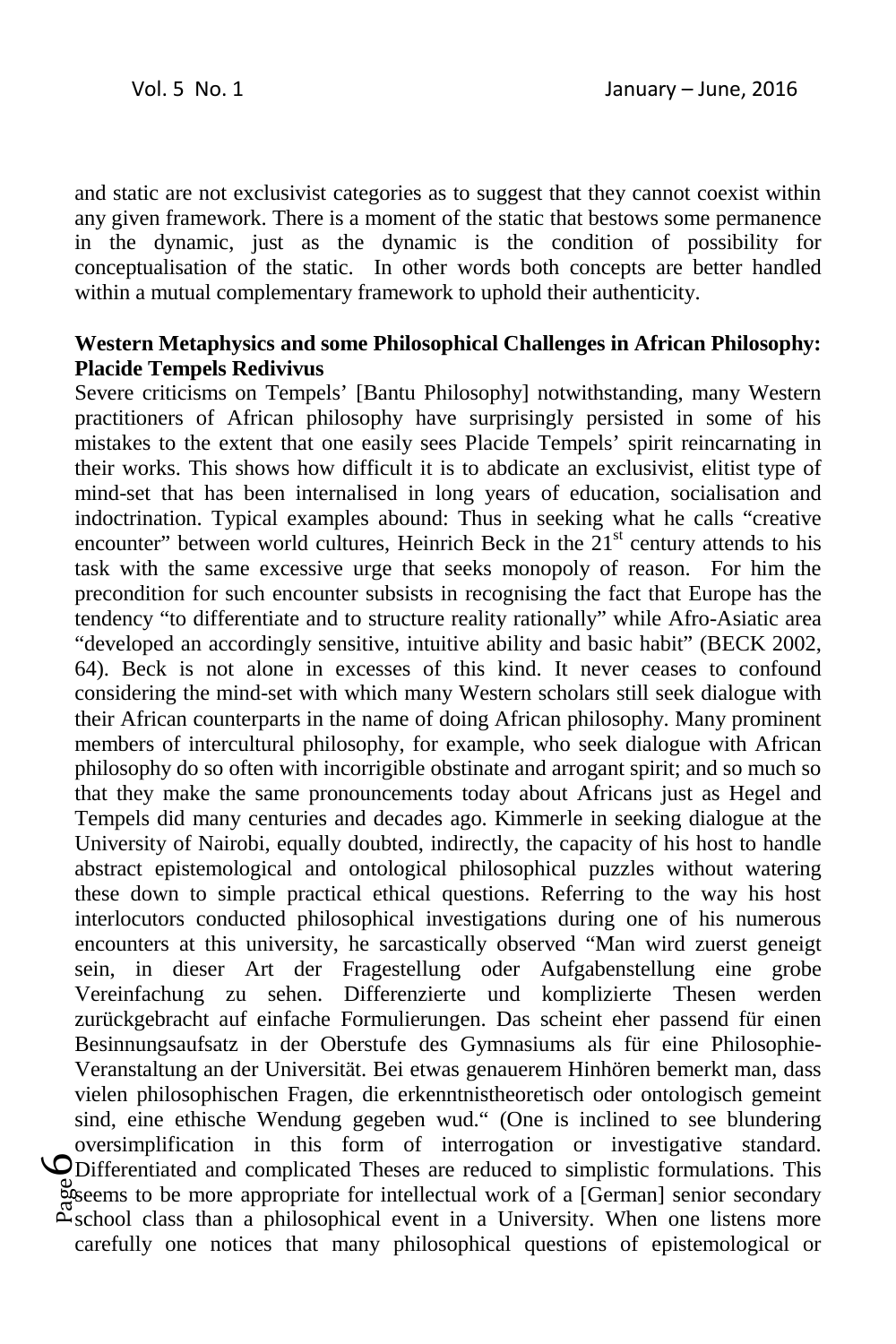ontological relevance take an ethical turn" (KIMMERLE 2008).<sup>3</sup> It is welcome and positive development when Kimmerle, in his reply to my criticisms acknowledges the inappropriateness of scientific encounters conducted in this fashion  $(KIMMERLE 2008, 102).$ <sup>4</sup> I ascribe contradictory behaviours of this kind to the impact of our tension-laden ambivalent existential situations and ihe mkpuchi anya (phenomenon of concealment): These are those mechanisms and phenomena that compel actors to always do the opposite of what they intend and desire in the face of their most cherished interests (ASOUZU 2013). In this case, contrary to upholding healthy intercultural dialogue the primary purpose of his visit, Kimmerle turns around subverting the same with an attitude that is repugnant and contradictory to his major theory of intercultural dialogue.

Page addresses and profiles beyond such collective characterisations. If one does not wish The same mindset underlies their expectations that contemporary African philosophers should evolve their own special brands of philosophy instead of copying the works of European philosophers (ASOUZU 2007a, 30). This is what I designate as "Copycat Philosophy" - their own version of "Philosophy of Stolen Legacy". This is why, approaching African philosophy with near mixture of sympathy and contempt, many of them hardly believe that contemporary philosophers of African descent can articulate philosophy beyond the collective worldview of their people. One is then not surprised at the spirited effort some Western practitioners of African Philosophy are making to fill in a systematic gap they think is lacking in African philosophy. Interestingly, they think that they alone have the capacity to fill in this rigorous intellectual gap: Something quite reminiscent of Aristotle's observation that "the wise man knows all things, as far as possible … secondly, that he who can learn things that are difficult, and not easy for man to know, is wise" (ARISTOTLE Book A, 2). Thus in the name of doing African philosophy they, like in Tempels' "Bantu Philosophy", make spirited efforts to propose their own theories which they tag "African Democracy", "African Ethics", "African Politics" etc. Ignoring systematic works of African scholars in the same subject matter; and in the mood of people in a rescue mission, they aspire most ambitiously to be the first in the area just as Tempels before them. This time, they prefer to use the works of renowned contemporary African scholars as mere ethnographic raw materials to construct and validate preferred theories. By so doing, they deepen the belief that works of contemporary African philosophers are best handled as collective African worldviews. Worst still is when they discredit systematisation, but seek to reintroduce same under more liberal guises in view of seeking dominance (ASOUZU 2013, 36). This is what I designate as their "systemless systems". It would hardly suffice today, in African philosophy, to operate under such anonymous and unsolicited tags as "African Politics", "African Aesthetics", "African Epistemology", etc., since philosophical statements need valid

 $\frac{1}{3}$ Translation from the original by me

<sup>&</sup>lt;sup>4</sup> Translation from the original by me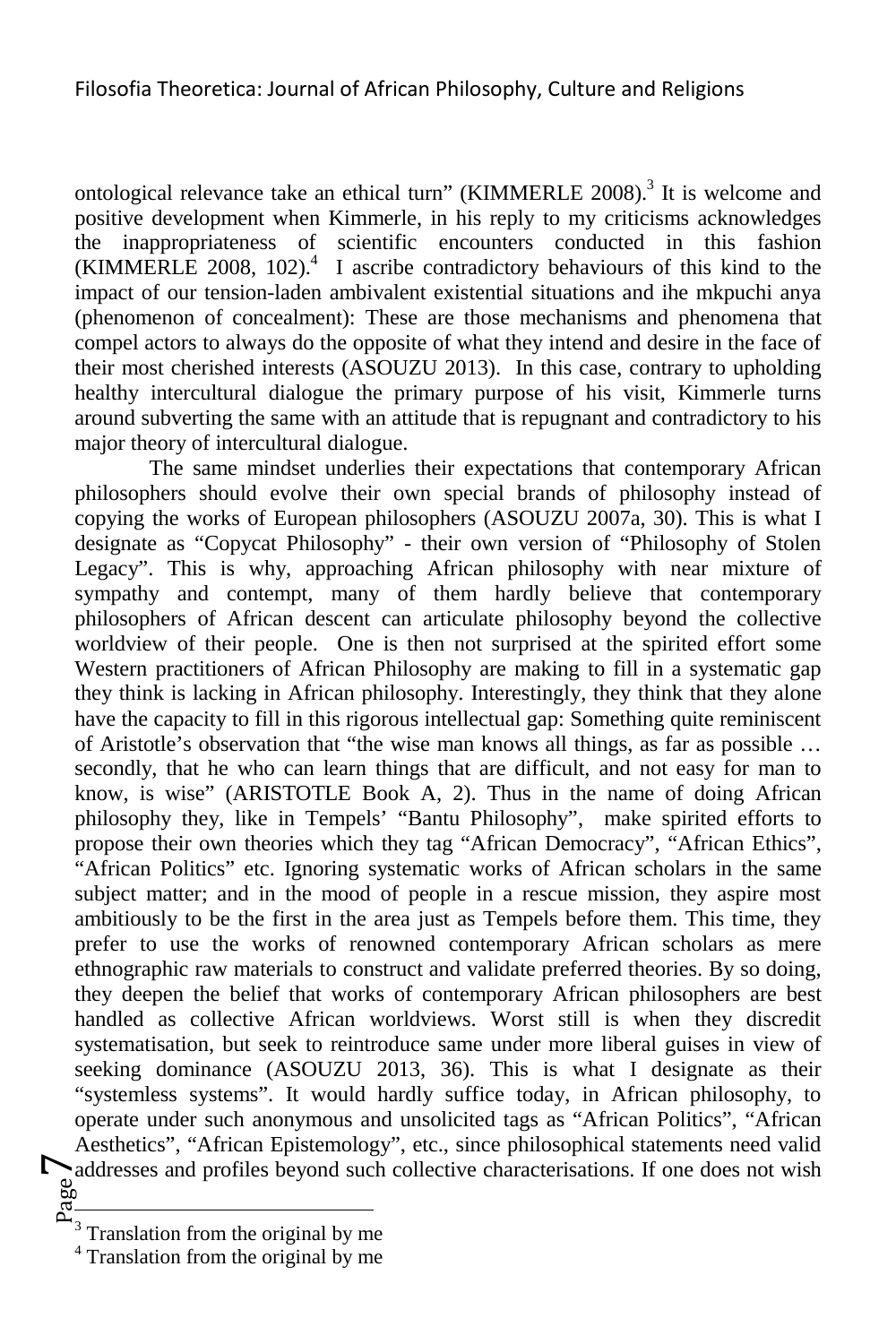to take responsibility for ones ideas, but would rather prefer to speak anonymously, one should let it be.

Considering the good intentions underlying some approaches of this kind, one can say that more often than not, and quite unconsciously, researchers generally are victims of what I call 'the phenomenon of unintended ethnocentric commitment' deriving from attaching excessive importance to the worth of their cultural heritages. In this way, they approach others with an elitist bifurcated and exclusivist type of mind-set, to see differences in a way that favours their own conceptual schemes, but quite unintentionally. The phenomenon of unintended ethnocentric commitment is an affliction of the mind that can complicate good relationship between researchers of diverse ethnic backgrounds, just as it can infringe on scientific integrity. This is why I am of the opinion that it deserves more attention than the issue relating to value oriented bias in inquiry. Hence, all forms of ethnocentric induced methods of theorising that inordinately extoll differences, present grave challenges to philosophy. For this reason, currents like Philosophy of Stolen Legacy, Copy-Cat Philosophy, and the Black Athena Debate are nothing other than variants of extremist forms of ideology masquerading under the name of scientific philosophy (ASOUZU 2007B, 110-114). These approaches overlook the fact that all human achievements and failures can be grasped only within a complementary framework to remain credible. Hence, an in-depth understanding and explanation of the mechanisms and phenomena that compel actors to act contrary to their will and desires constitutes one of the greatest tasks of philosophy in heterogeneous multicultural context as we have it in the world today.

### **The Human Person in Tension-Laden Ambivalent Existential Situations**

 $\mathbb{R}$  lawgivers easily turn to lawbreakers; all in a bid to satisfy their most cherished  $\mathbb{R}$  lawgivers easily turn to lawbreakers; all in a bid to satisfy their most cherished  $\infty$  and abhor are the very things we insist on doing, just as we refrain from doing those things we praise to high heavens. This is why stressed by these existential challenges, Even if fidelity to the metaphysics of Aristotle contributed greatly in enhancing the tendency to embrace reality with a dichotomising and exclusivist type of mind-set in the West, it may be wrong to assume that this phenomenon is something peculiar to the West. This tendency is a universal human problem deriving from the structure and internal workings of human consciousness itself; and holds sway whenever the conditions are favourable. Generally, human consciousness tends to act in discriminative, bifurcated exclusivist mode because of the ambivalent tension laden character of all existential situations. In addition to this, all human existential situations are beclouded by what I call ihe mkpuchi anya (phenomenon of concealment), and are subject to the challenges arising from our primitive instinct of self-preservation. These existential challenges compel us to act often against our will in the most baffling paradoxical modes in the face of our most cherished interests. Exposed to these existential challenges, we tend to do almost always the opposite of what we intend and wish; and so much so that precisely those things we condemn

interests. It is an existential condition that blindfolds; and which easily makes us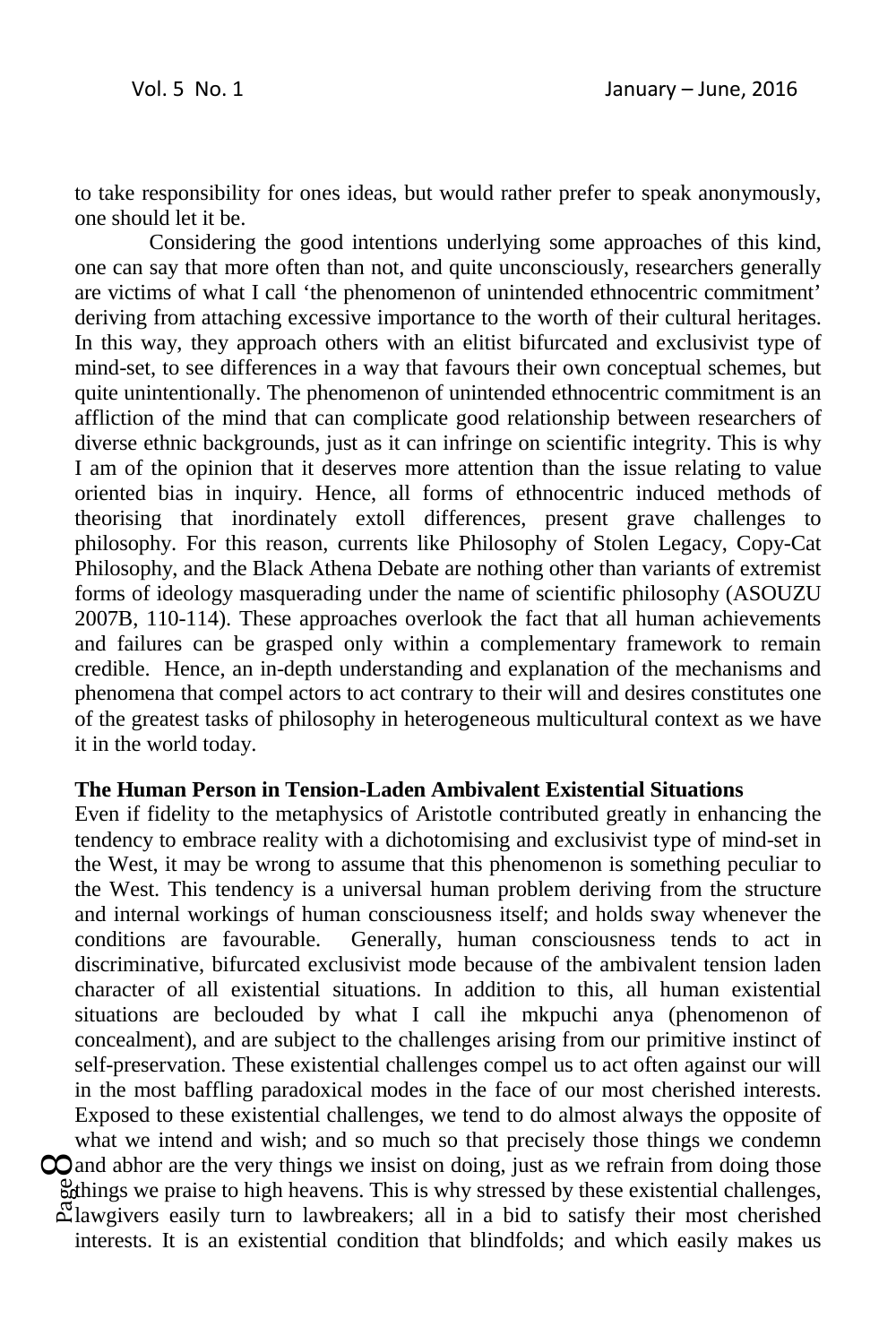tyrannical on account of the little advantages we think make us better than others; and on account of which we think that we deserve more than they do. Since human consciousness wishes to uphold its most cherished interests at all cost; and against all odds; especially against an outside it perceives as threatening and alien, it makes recourse to extreme measures to preserve its interests. Sensing itself as weak and incomplete, it makes recourse mostly to what I call the super maxim of *the nearer the better and the safer.* It does so mostly in view of forming a coalition of the weak or the strong, as the case may be, and in conjunction with those it identifies as sharing some bond of intimacy with it. Adhering strictly to the supermaxim, which is a hypothetical command, it elevates same to an absolute categorical command based on which human consciousness seeks dominance over those it identifies as threatening, weak or dispensable. We encounter experiences of this kind in almost all areas of our existential living, in small groups, in communities, in organisations, in international relations, in matters relating to distribution of scarce resources of the world, in exploitation and conservation of the eco system etc. Blindfolded by the little advantages bestowed by circumstances, stakeholders easily elevate such purely accidental qualities as our humanity, our achievement, our social status, our ethnic affiliation, the colour of the skin, religious affiliation, rank, gender etc., to absolute categories; and based on which they seek to dominate, exploit and subjugate those they perceive as alien and threatening to their interests. It is a fracture in human consciousness which knows no mediation and compels it always to seek its autonomy outside the foundation of its unity in being; and in ways that can be contrary to common sense. Restoring the human consciousness to an equilibrated state of mutual complementarity with all existent realities turns out to be one of the major challenges to which philosophy in the age of globalisation is exposed.

# **The New Complementary Ontology of Ibuanyidanda and 21st Century Metaphysics**

agro attain this objective may entail a thorough review and reformulation of some explosive presuppositions of metaphysics in view of aligning them to the demands of  $\sum$  metaphysics of mutual complementation has become a necessity instead of an option. Bearing in mind some of the difficulties associated with any ontology that can contribute in enhancing the fracture in human consciousness, a decisive question arises, namely: Is there a way to approach reality and uphold the notion of being such that our conception of reality can be harmonised beyond bifurcation and exclusivist tendencies? Again, how can substance and accidents be handled as mutually related categories beyond an understanding that handles them as bifurcated exclusivist categories? It is the question: How is a complementary integrated notion of being possible? Exploring a notion of being in this integrated complementary mode is bound to be one of the cardinal preoccupations of a 21st century metaphysics that takes differences arising from our heterogeneous multicultural nature of our world today seriously. In a globalised world where differences play a major role such a To attain this objective may entail a thorough review and reformulation of some some of the major existential realities of our time; in ways that reconcile and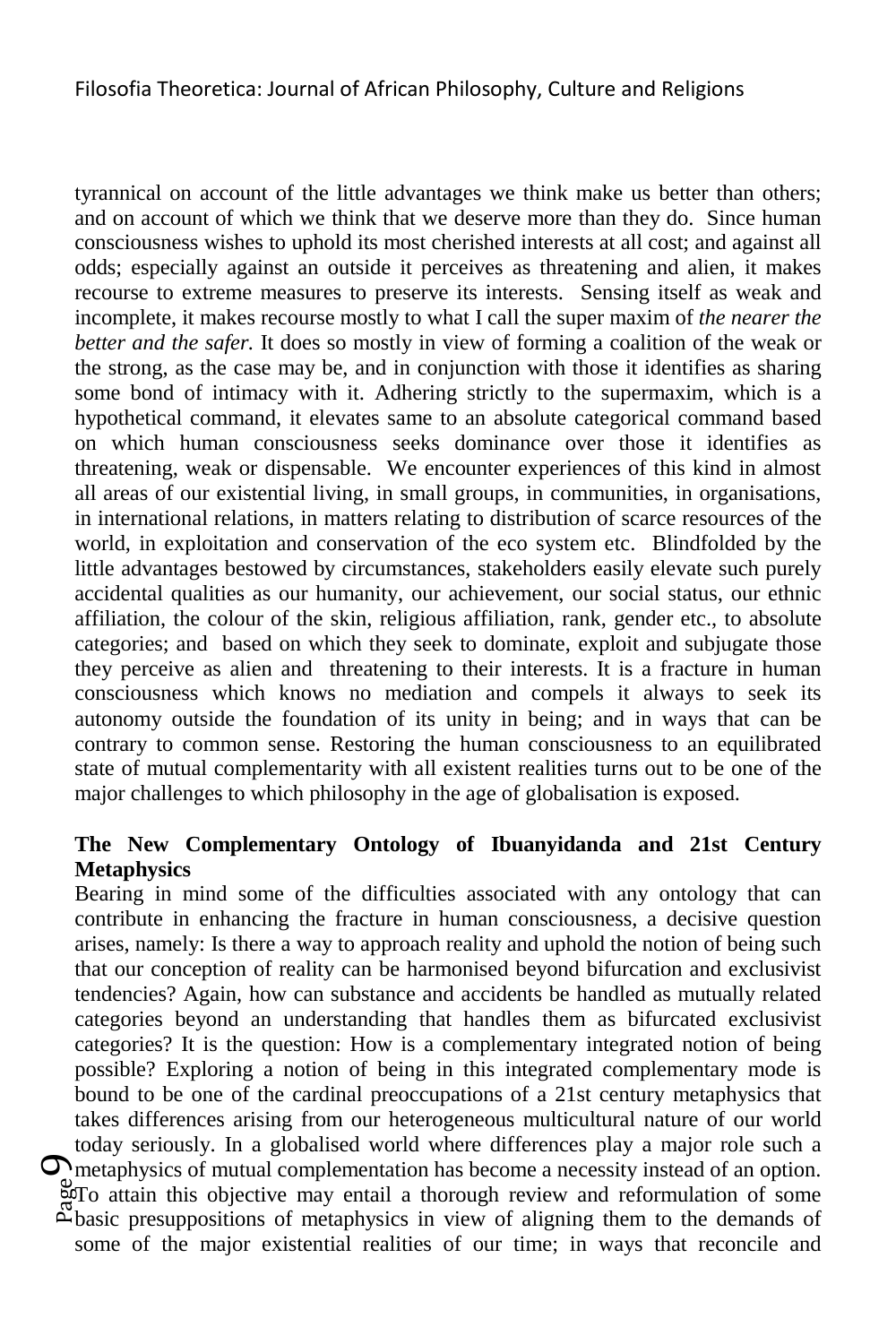harmonise; but not in ways that polarise and segregate. We are thinking here of issues relating to coexistence of peoples, to the totality of reality including the way we relate to the ecosystem.

Addressing issues of this kind entails reconceptualising metaphysics as the science of being qua being in its most abstract abstruse connotation and rendering it more concrete and more adaptable to existential issues. This task can hardly be accomplished where we assume that the notion of being qua being in its abstract abstruse connotation is indefinable in a certain way (STEENBERGHEN 1952, 23- 25). It is this near lack of interest to probe into the notion of being in the dynamism of its essentiality that has complicated matters for most forms of Western inspired types of metaphysics, and makes it difficult as a credible platform for building a healthy type of relationship between the subject and the totality of reality. Any metaphysics that should satisfy the demands of this new orientation must be grounded on integrated complementary foundation as to be able to overcome some of the most severe excesses of a metaphysics that bifurcates and absolutises. This alternate metaphysics is the new ontology of ibuanyidanda philosophy or complementary reflection as I conceive it. With this I pursue a new ontological horizon within which a complemented idea of beings can be made accessible beyond, for example, the substance – accident dichotomy that presents difficulties. Within the context of this new ontological horizon of ibuanyidanda to be is simply conceptualised as to be in mutual complementary relation (ka sọ mụ adina), whose negation is to be alone (ka sọ mụ di) and not nothingness. By implication, this means that that person is to be pitied who thinks that a subject can afford to live alone (ka sọ mụ di), outside of the legitimacy provided by mutual complementary relationship of all existent realities and call this existence. Such a new approach operates under the assumption that the notion of being is definable contrary to the claims of classical metaphysics. As a metaphysics of complementation, it is one that defines being as that on account of which anything that exists serves a missing link of reality (ihe di nwere isi na odu); and in tune with its claim as the science of missing links. Over and above all, should such a metaphysics be able to accomplish this enormous task, it must show its capacity to address credibly the issues arising from the inherent tension in human consciousness; something that is the real cause of most problems evident in any metaphysics that bifurcates and polarises.

 $\sum_{\substack{\text{back}\ \text{start}\ \sim \text{m} \\ \text{m} \equiv \text{m} }}$ In this way, I understand the new complementary ontology of ibuanyidanda philosophy as a transcendent complementary comprehensive existential analysis as to determine the reasons the ego always seeks its autonomy outside the foundation of its unity in being that is complementarily constituted. It is an inquiry into the reasons the broken unity in human consciousness persists despite the apparent goodwill that accompanies our actions. I seek thereby workable solutions how such challenges can be addressed and if possible eliminated. This task is for me nothing other than  $\frac{a}{2}$ articulating an ontology in tune with my understanding of philosophy as a science of  $\mathbb{Z}_{\text{missing links}}$ ; but one that upholds the sanctity of the unity of the subject matter of philosophy as a science that is ultimately constituted in a future referential absolute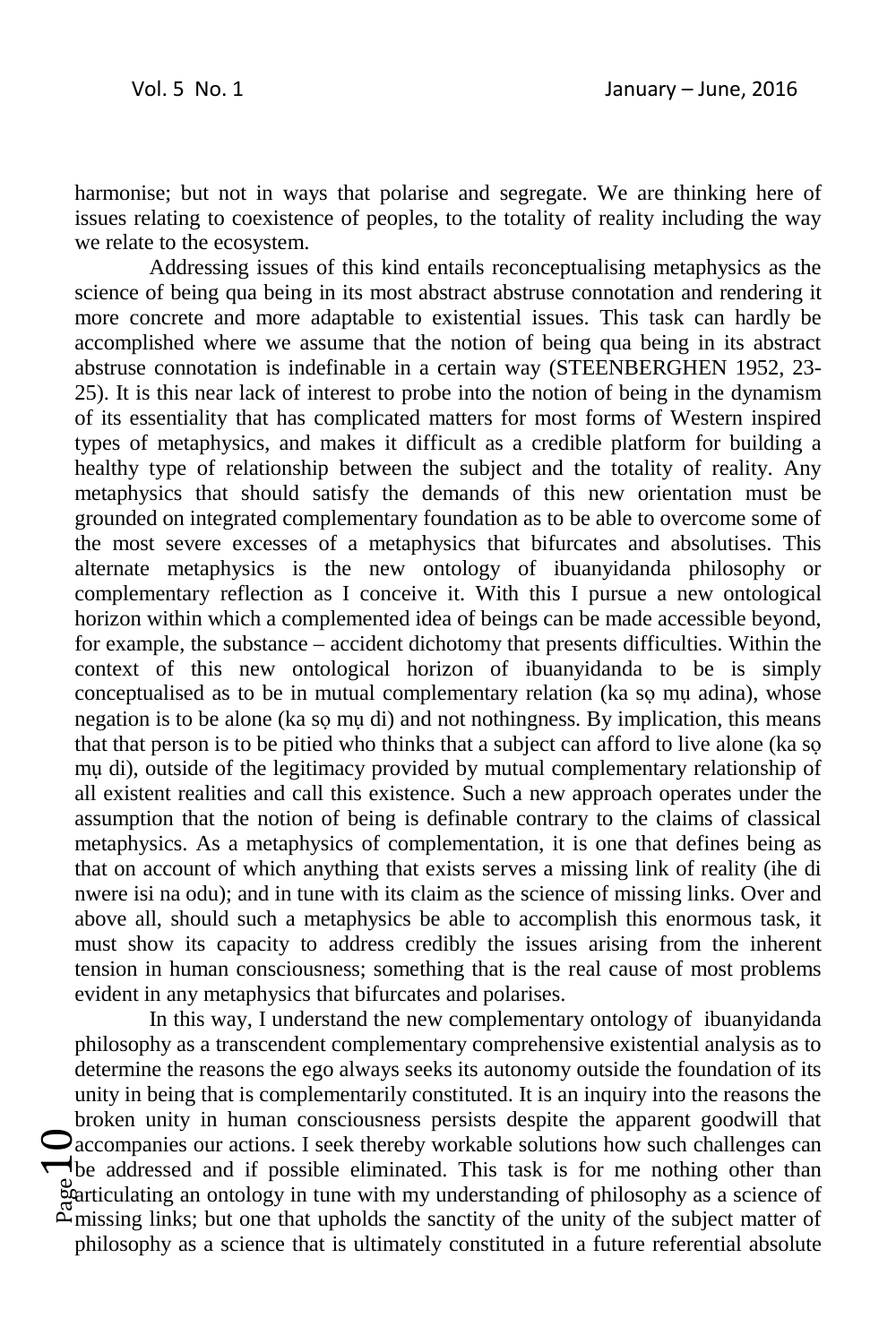mode. It is thus an attempt at building a coherent system deriving from general ideas with an inherent logic of necessity based on which reality and human experience can be analysed and understood in an integrated mutually complementary mode. Within such a philosophical context, statements are applied with the evident insight that the notion of being derives its justification consistently from the dictates of the first principles as it affirms that anything that exists serves a missing link of reality. I seek to accomplish this task while relying on the principles, the method and allied tools of ibuanyidanda philosophy which are all geared towards expounding philosophy as the science of missing links of realty.

## **Beyond A Reductionist Type of Hermeneutics and the Groundwork for the Dynamics of Self-discovery**

When we talk of authentic African existence, a certain question immediately comes to mind, i.e. are there experiences that can be universalised as to be termed authentically and uniquely African without exception? How we decide this question can have far reaching implications for the way we do philosophy and relate to things African generally. In answering this question, there are at least two types of reduction with which we have to contend: The first is anthropological and the second is diachronic. The first, the anthropological proceeds from the assumption of an abstract collective African ego from which all valid deductions can be made with regard to all statements and all persons of African descent. The second that is diachronic operates under the assumption that African past historical experiences, as these are deposited in traditional African life, are the most authentic African experiences ever; as such they offer the legitimatising foundation and point of reference for all subsequent experiences relating to Africa.

 $\begin{array}{c}\n\bigoplus_{\substack{\text{bdy}\\ \text{cdy}}} \text{Im}\left\{\begin{array}{c}\n\bigoplus_{\substack{\text{cdy}\\ \text{cdy}}}\n\bigoplus_{\substack{\text{cdy}\\ \text{cdy}}}\n\bigoplus_{\substack{\text{cdy}\\ \text{cdy}}}\n\bigoplus_{\substack{\text{cdy}\\ \text{cdy}}}\n\bigoplus_{\substack{\text{cdy}\\ \text{cdy}}}\n\bigoplus_{\substack{\text{cdy}\\ \text{cdy}}}\n\bigoplus_{\substack{\text{cdy}\\ \text{cdy}}}\n\bigoplus_{\substack{\text{cdy}\\ \text{cdy}}}\n\$ Assumptions enshrined in these types of reduction have hardly benefitted African philosophy where some of its practitioners think that African philosophy is a hermeneutics of culture of the type that dwells on interpretation of myths of yesteryears and not myths of today, magical attitudes of yesteryears and not magical attitudes of today; folklore of yesteryears and not those of today, traditional African thinkers of yesteryears and not those of today. If African philosophy must concentrate on analysing tales, myths and experiences of old, whose responsibilities are the contemporary experiences and future experiences? Here we easily forget that the myths and narratives of today are the very repository from which the hermeneutics of tomorrow derive. To restrict African experience to traditional African experience of a predetermined past, and to an overbearing abstract collective ego merely succeeds in undercutting the efficacy of hermeneutics as a science of interpretation and understanding of the totality of human experience. What these **I** dependence overlook is that even collective experiences are deeply rooted in individual experiences and vice versa. When we approach reality with a bifurcated type of mind-set, chances are that we handle the collective ego and the individual ego  $\mathbb{Z}_{\text{as}}$  if they are contradictory categories. Hence, one of the greatest difficulties our historical process presents is how to uphold the legitimising role both of the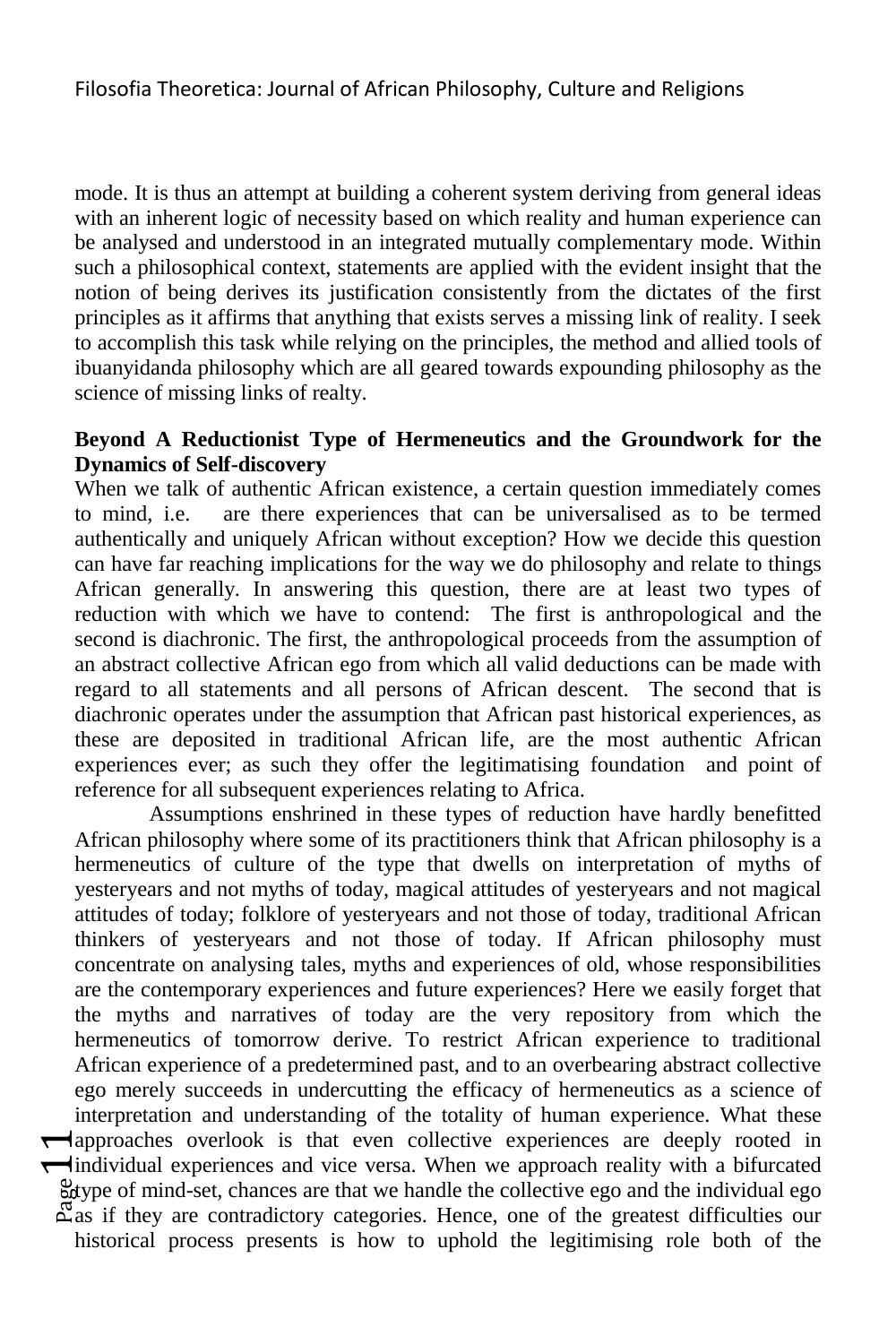individual and collective ego in a way that does not polarise and dichotomise them, but in a way that harmonises and complements them; in a way that does not diminish their importance, but in a way that enhances same. Our individual histories and the totality of human history are not exclusivist or contradictory to each other. On the contrary, they complement each other since our individual narratives, as interpreters, play very crucial role in determining the totality of the historical process. Remove the constitutive role of the individual and history loses its dynamism and validity.

The tendency to overlook the important place of our individual narratives has contributed greatly in retarding the pace of growth in African philosophy; and reducing it to an inquiry into the collective worldview of an abstract collective ego that determines and legislates over the consciousness of the totality of African experience of reality. This is why even till this day in African philosophy hermeneutics appears to be object oriented only, and not person oriented – a good cause for concern. This must not be the case since the experience of the individual has an undisputed emancipatory and legitimising role in the order of things. From individual experiences and insights derives the critique based on which we interpret and understand. In which case, the individual gives history its dynamism and puts it in check as it grows and expands. This is precisely why Ibuanyidanda, as a transcendent complementary existential inquiry, assigns enormous importance to understanding the structure and dynamics of human consciousness in the tensionladen condition of its existence. Where the individual experience vanishes in an all embracing and legitimising abstract collective ego, chances are that the individual ego can hardly attain the level of emancipation needed to interpret and understand more accurately. The insight deriving from adherence to the super-maxim of ibuanyidanda philosophy stands to testify in this regard. In our ability to relate credibly individual experiences to the experience of the collective, and in determining how they cohere in view of affirming all existential realities as missing links subsists the route to authentic experience. Here, we say that the collective and the individual are co-legitimising as they cohere to affirm insightfully that to be is to be in mutual complementary relationship. This insight is valid not only for issues dealing with Africa but for human experience of reality generally.

 $\sum_{\substack{\text{bato}\\ \text{auro}\\ \text{a~the}}}\sum_{\substack{\text{bato}\\ \text{b~the}}}\sum_{\substack{\text{bato}\\ \text{b~the}}}\sum_{\substack{\text{bato}\\ \text{b~the}}}\sum_{\substack{\text{bato}\\ \text{b~the}}}\sum_{\substack{\text{bato}\\ \text{b~the}}}\sum_{\substack{\text{boto}\\ \text{b~the}}}\sum_{\substack{\text{boto}\\ \text{b~the}}}\sum_{\substack{\text{boto}\\ \text{b~the}}}\sum_{\substack{\text{boto}\\ \text{b~the}}}}\sum_{\substack{\text{bub}}}{\binom{1}{\text{b$ Hence, it is by remembering the position of the individual in the general scheme of things and in seeking ways to relate it to the collective in a mutually complementary mode that we can pursue hermeneutics as the art of interpretation and understanding geared towards the totality of our historical experiences. It is this type of orientation that is needed in upholding the authenticity of our individual existences within the demands of a collective. Granted our African culture forms the basis of our identity and experience, our being as Africans does not stop there. How we fit Ninto the general scheme of things is very crucial. Here, a mind-set deriving from a reductionist type of hermeneutics will hardly suffice. This is why it would hardly be to the interest of Africans to restrict the question of authentic African experience to that pristine experience deriving from our raw primary cognitive ambience only. Authentic Africa is not buried in the past neither is it enshrouded in an abstract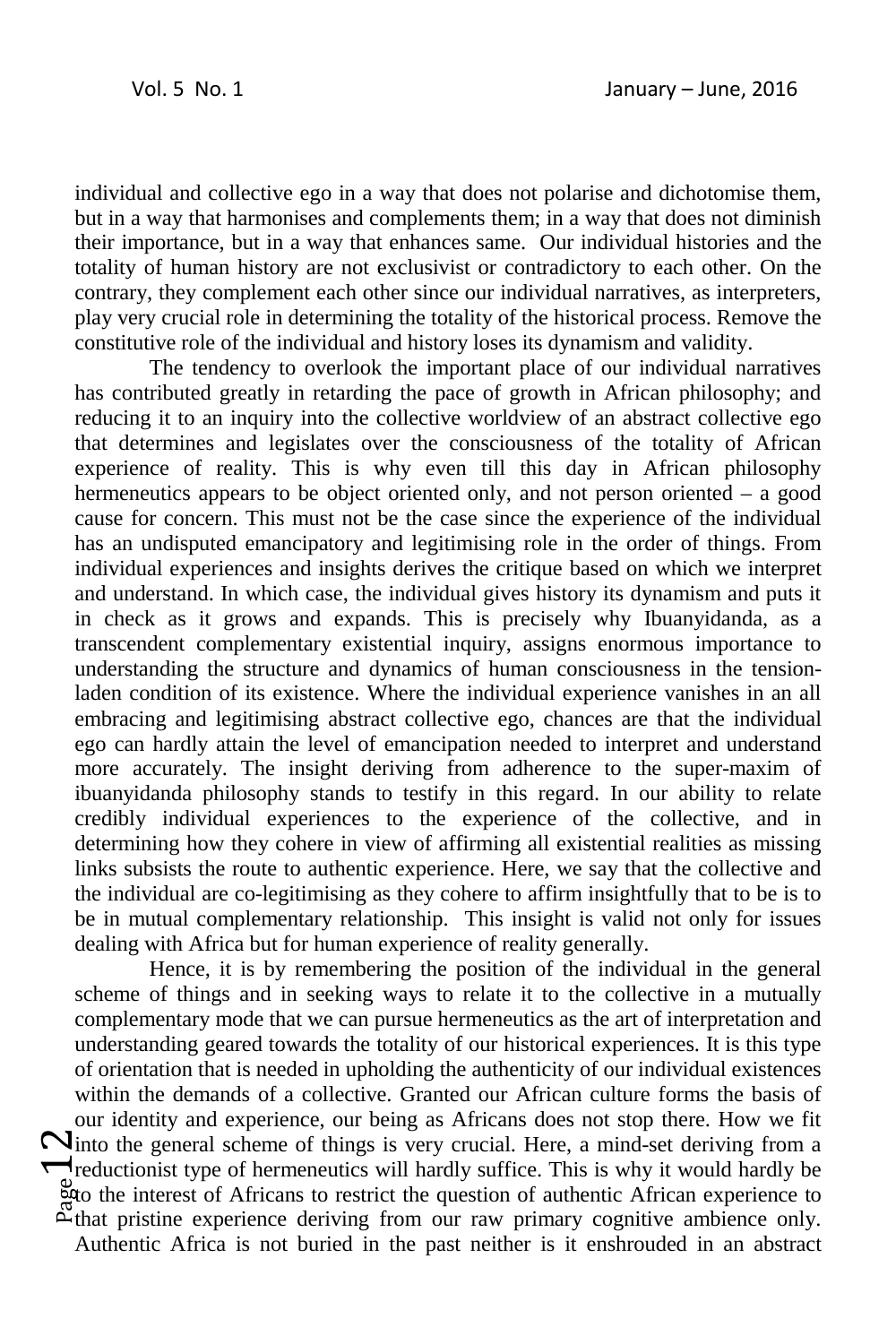collective ego. On the contrary, it is something that derives its dynamism from a world that keeps evolving in the complementarity of its interrelatedness. Here, Africans are integral parts of the totality of the invaluable resources needed for the evolution and transformation of the ideas determining human destiny. To isolate themselves from this dynamic process by holding romantically and fastidiously to some ideas, codes of conduct and values they consider uniquely theirs is tantamount to undermining their own interests in a world of mutual complementary experience. Bearing these points in mind, it will hardly suffice today when in our research procedure and in all other matters dealing with Africa we concentrate on seeking only African versions of everything; African science, African medicine, African time, African attitude etc. More often than not, and quite disquieting, some of the things that are seen as uniquely African leave much to be desired. In some contexts, some Africans are content with diminutive form of almost everything in the name of being unique and authentic. This is what I call "Africa the dwarf" mentality where the African is content with the diminutive African version of almost everything: A negative attitude to the world that derives from an internal expression of existential pessimism and scepticism concerning the capacity of the African to excel and transcend beyond the impositions of our raw primary cognitive ambience (ASOUZU 2004, 254-265; 2007a, 111-119).)

 $\sum_{\substack{\text{over}}{\text{left}}}^{\infty}$ This is why even, if we do science, we do so as individual Africans. We do so as again Africans, who are an integral part of the totality of human experience seeking viable solutions to the problems of the world. Such has always determined the way scientific researches are conducted as teamwork of experts drawn from heterogeneous backgrounds, where each represents his creativity and the creativity of the team. Those who think that only the past and the collective historical ego is what matters most, are they saying that the efforts of contemporary African researchers who write papers, teach, do research and participate at international events and conferences are not part of the solution of world problems? Are they saying that achievements of Africans in their diverse fields of specialisation have to be ascribed to the others, just because they happen to be Africans? It is this capacity to embrace reality in a complementary, whole, future related mode that gives science its justification as human experience. Hence, hermeneutical dexterity subsists in pursuing it in the type of fusion of horizon bestowed by what I call the experience of transcendent complementary unity of consciousness (ASOUZU 2007, 323-327). This is that transcendent experience through which stakeholders acquire the clear and indubitable insight into the fact that being in its ultimate mode of manifestation evinces itself as missing links of reality. Any hermeneutics that is reductionist misses this point and delimits our capacity to penetrate reality in this transcendent  $\infty$ complementary mode. It is such reductionist hermeneutics that operates from the assumption, for example, that African medicine is reducible only to remnants of **Example 1** African healing methods and has nothing to do with the successes African  $\mathbb{Z}$ scientists record daily in their clinics, in their research laboratories, in the classrooms, in embracing insights deriving from more refined quantitative methods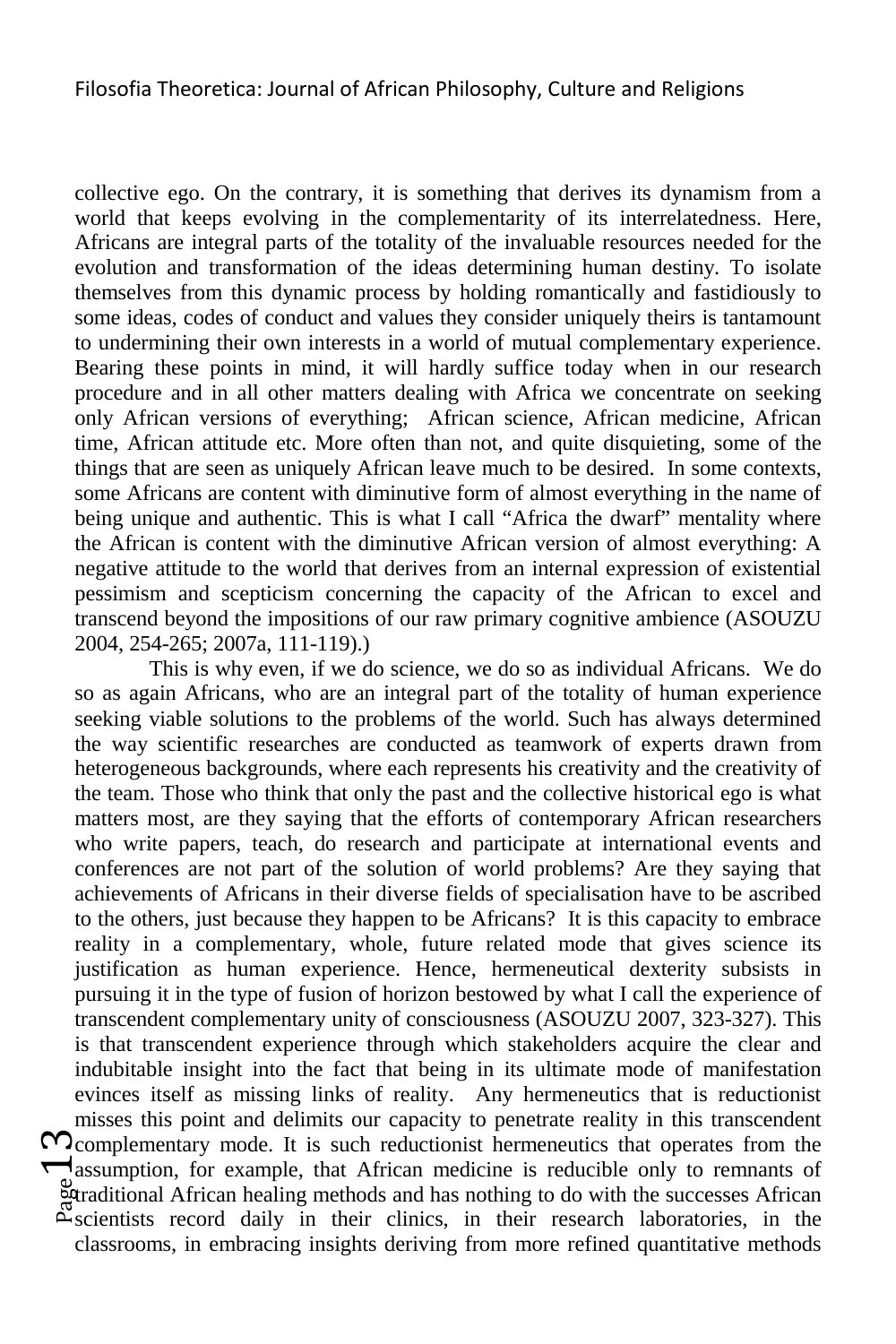of analysis. Since all forms of reductionism are unduly dogmatic, conservative and backward-looking, they deny even the most honest and hardworking African scientists their contributions in the growth of knowledge that is complementary in constitution. This is valid in all branches of endeavour because our ideas in their genesis, excogitation and further development are complementary beyond ethnic and geographical confines.

What this implies is that that all matters dealing with, self-affirmation, selfreliance and personal autonomy have to be handled within a complementary framework. If we handle and isolate Africa from a world of heterogeneous composition because of what we identify as its unique and authentic characteristics, we risk denying it its valuable affinity with a world whose legacies owe its richness to mutual complementarity. If we handle Africa differently, she is not entitled to the claims and benefits accruing from the mutual complementary genesis of ideas and other human values. Attempts at seeking only those things that are uniquely African or unique to any peoples of the world for that matter is bound to boomerang since all human achievements and failures can be thought of only within the context of mutual complementarity. Here, human heritage upholds its worth when all complement their efforts in full consciousness of their mutual dependence as beings that are finite and in need of completion. A bifurcated and exclusivist attitude to the world will hardly satisfy the demands of a philosophy that sees all things as missing links of reality. Hence when we talk of authentic African experience such is possible only within a context of mutual complementary relationship of all missing links of reality.

# **Relevant Literature**

- 1. ARISTOTLE. [Metaphysica, W. D. Ross Ed.], 1926. Vol. VIII, Second Edition. Clarendon Press: Oxford. Web.
- 2. ASANTE, Molefi Kete. [The Afrocentric Idea], 1987. Philadelphia: Temple University Press. Paperback.
- 3. ASOUZU, I. Innocent. [Kritische Betrachtung der konstruktiven Wissenschaftstheorie. Erwägungen zu praktisch-philosophischen Konfliktregelungsstrategien], 1984. Hildesheim, Zurich, New York: Georg Olms Publishers. Paperback.
- 4. \_\_\_\_\_.*"Eine Analyse und kritishe Bewertung der Methode und des Prinzips der praktischen Argumentation Oswald Schwemmers."* [Conceptus, Journal of Philosophy], Vol 18. No 4. Pp 85-103, 1984. Paperback.

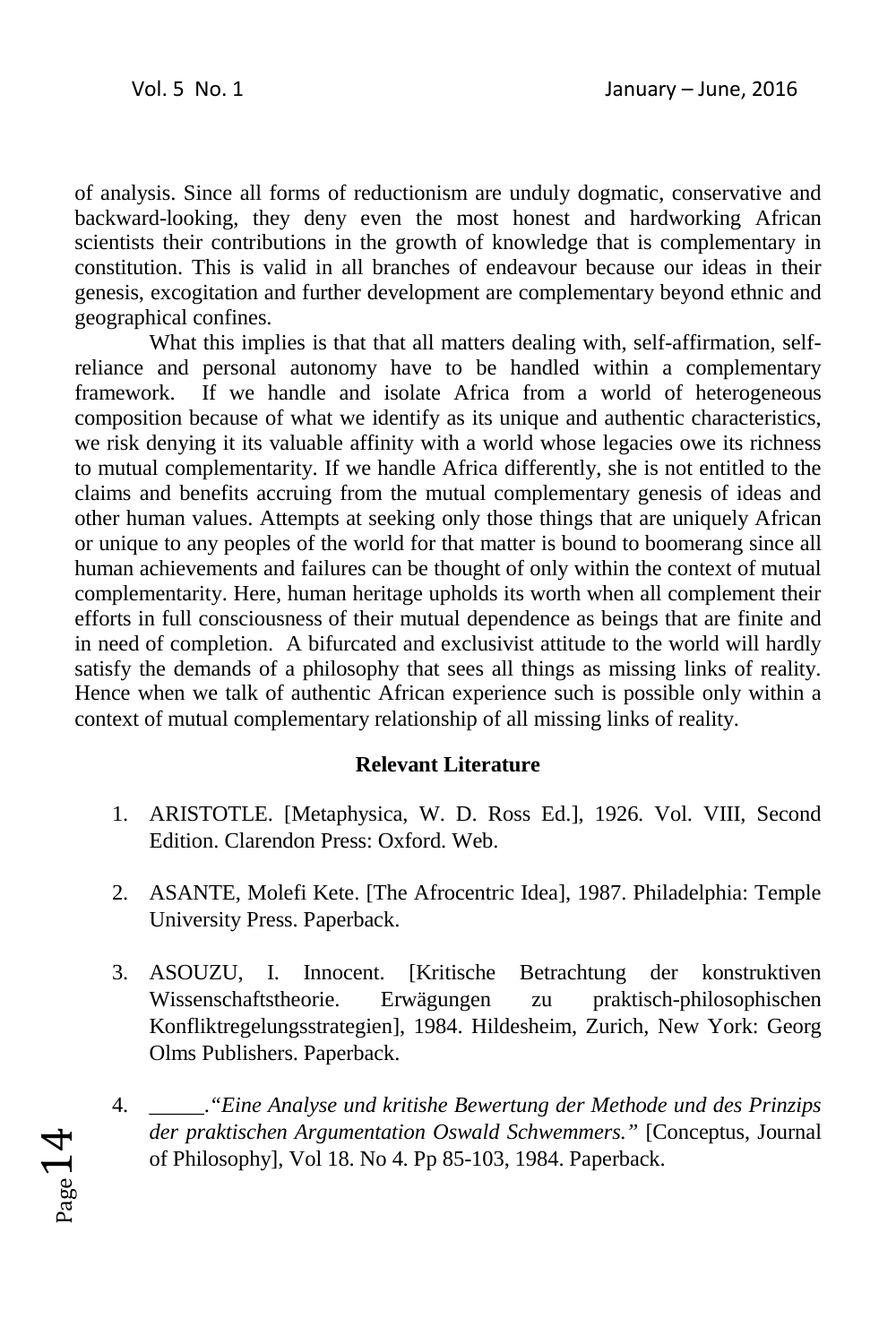- 5. \_\_\_\_\_. [Gedanken über die religiöse Problematik der Gegenwart im Licht der Theologie derReligionen], 1986. Frankfurt, Bern, New York: Peter Lang Publishers. Paperback.
- 6. \_\_\_\_\_. [The Method and Principles of Complementary], 2004. Calabar University Press: Calabar. Paperback.
- 7. \_\_\_\_\_. *"Redefining Ethnicity within 'The Complementary System of Thought' in African Philosophy."* [Re-ethnicizing the Minds? Cultural Revival in Contemporary Thought, Thorsten Botz-Bornstein and Jürgen Hengelbrock Eds.], 2006. Amsterdam/New York. Paperback.
- 8. **IIbuaru:** The Heavy Burden of Philosophy beyond African Philosophy], 2007a. Münster, Zürich, New Brunswick, London: Litverlag. Paperback.
- 9. \_\_\_\_\_. [Ibuanyidanda. New Complementary Ontology. Beyond World-Immanentism, Ethnocentric Reduction and Impositions], 2007b. Münster, Zurich, New Brunswick, London: Litverlag. Paperback.
- 10. \_\_\_\_\_. [Ibuanyidanda (Complementary Reflection) and Some Basic Philosophical Problems in Africa Today. Sense Experience, "ihe mkpuchi anya" and the Super-maxim], 2013. Münster, Zurich, Vienna: Litverlag. Paperback.
- 11. AYER, A. Jules. *"*The Impossibility of Metaphysics.*"* [Science, Faith, and Man. European Thought since 1924, W. Warren], 1968. London: Wagar. Paperback.
- 12. **The 1-12.** The monstration of the Impossibility of Metaphysics." [Mind] Vol. XLIII, 334-345, (July) 1934. Paperback.
- 13. BECK, Heinrich. "Europe-Africa-Asia: The Creative Proportion between the World Cultures." [Thought and Practice in African Philosophy, Gail M. Presbey et al. Eds.], 2002. Konrad Adenauer Foundation: Nairobi. Paperback.
- 14. CHIMAKONAM, O. Jonathan. "History of African Philosophy." [Internet Encyclopaedia of Philosophy]. Available at: http://www.iep.utm.edu/africhi/ Web.

 $P_{\text{age}}15$